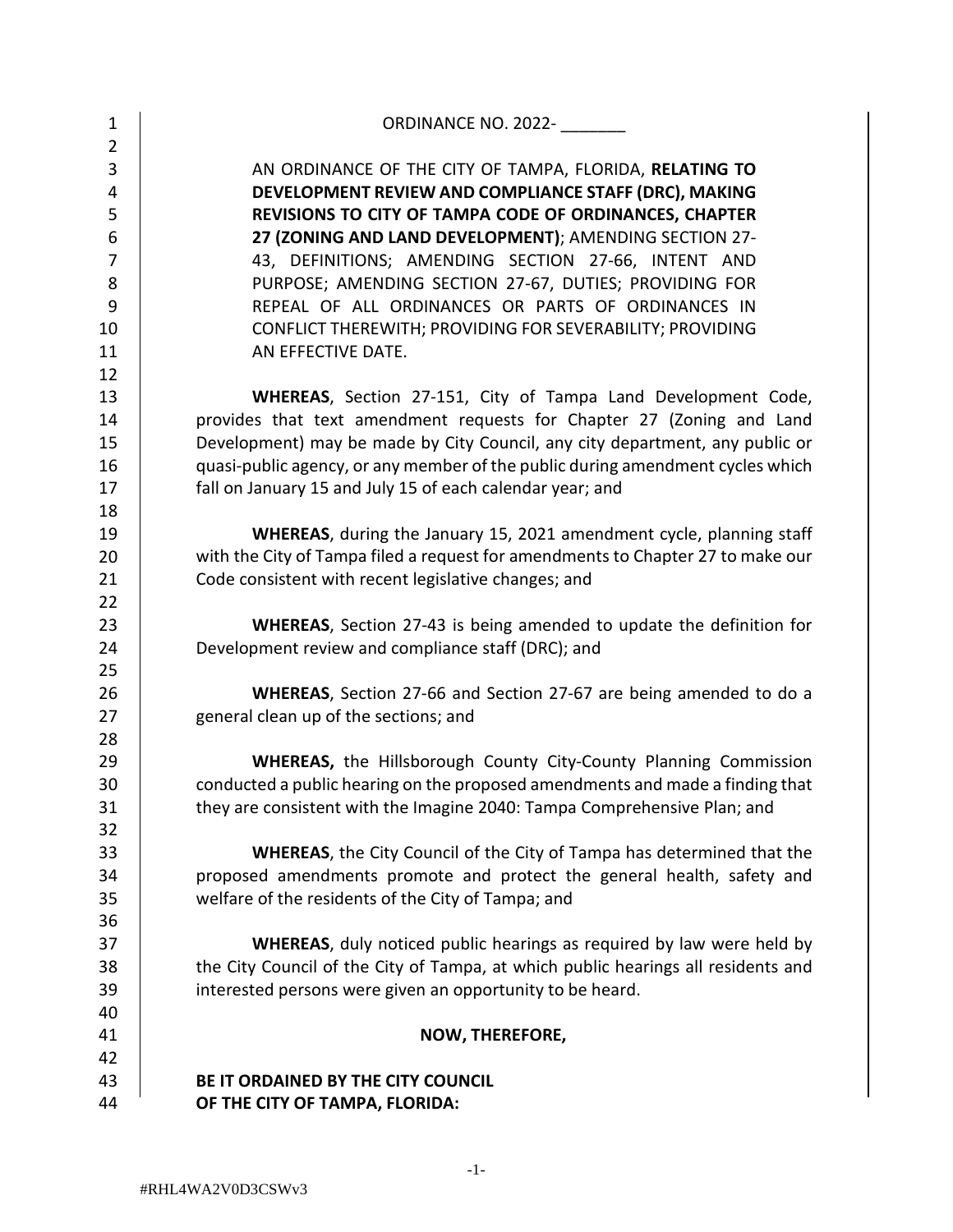| $\mathbf{1}$<br>$\overline{2}$<br>3 | <b>Section 1. RECITALS.</b> The Recitals set forth above are hereby adopted<br>and incorporated into the body of this Ordinance as if fully set forth herein. |
|-------------------------------------|---------------------------------------------------------------------------------------------------------------------------------------------------------------|
| 4<br>5<br>6                         | That "Sec. 27-43. Definitions." is hereby amended by<br>Section 2.<br>adding the underlined language and deleting the stricken language as follows:           |
| $\overline{7}$                      | "Sec. 27-43. Definitions.                                                                                                                                     |
| 8                                   |                                                                                                                                                               |
| 9                                   | Development review and compliance staff (DRC): The DRC shall act as the Design                                                                                |
| 10                                  | Review Board and be composed of members from various city departments,                                                                                        |
| 11                                  | including the commercial plans examiners, and other agencies as needed. as                                                                                    |
| 12                                  | established in section 27-68. "                                                                                                                               |
| 13                                  |                                                                                                                                                               |
| 14                                  | That "Sec. 27-66. Intent and purpose." is hereby amended<br>Section 3.                                                                                        |
| 15                                  | by adding the underlined language as follows:                                                                                                                 |
| 16                                  |                                                                                                                                                               |
| 17                                  | "Sec. 27-66. Intent and purpose.                                                                                                                              |
| 18                                  |                                                                                                                                                               |
| 19                                  | The purpose of the Development Review and Compliance staff ("DRC") is to assist                                                                               |
| 20                                  | prospective developers, the city council and any other decision-making body that                                                                              |
| 21                                  | may be established to regulate land use within the city. Further, it is the intent of                                                                         |
| 22                                  | the DRC to provide technical assistance and guidance on development projects to                                                                               |
| 23                                  | achieve compliance with design and development standards established by this                                                                                  |
| 24                                  | Code and to promote the goals and objectives of the adopted comprehensive                                                                                     |
| 25                                  | plan."                                                                                                                                                        |
| 26                                  |                                                                                                                                                               |
| 27                                  | That "Sec. 27-67. Duties." is hereby amended by adding the<br>Section 4.                                                                                      |
| 28                                  | underlined language as follows:                                                                                                                               |
| 29                                  |                                                                                                                                                               |
| 30                                  | "Sec. 27-67. Duties.                                                                                                                                          |
| 31                                  |                                                                                                                                                               |
| 32                                  | The Development Review and Compliance (DRC) staff shall act as the Design                                                                                     |
| 33                                  | Review Board and shall have the responsibility of reviewing applications for land                                                                             |
| 34                                  | development decisions and any applicable development review applications that                                                                                 |
| 35                                  | are processed administratively. Land development decisions requiring DRC                                                                                      |
| 36                                  | review shall include but not be limited to land rezoning applications, applications                                                                           |
| 37                                  | for approvals of special use permits, planned developments and other land                                                                                     |
| 38                                  | development proposals requiring DRC staff review as stated in this chapter."                                                                                  |
| 39                                  |                                                                                                                                                               |
| 40                                  | Section 5.<br>That the proper officers and employees of the City are                                                                                          |
| 41                                  | hereby authorized to do all things necessary and proper to carry out the provisions                                                                           |
| 42                                  | of this Ordinance.                                                                                                                                            |
| 43                                  |                                                                                                                                                               |
| 44                                  |                                                                                                                                                               |